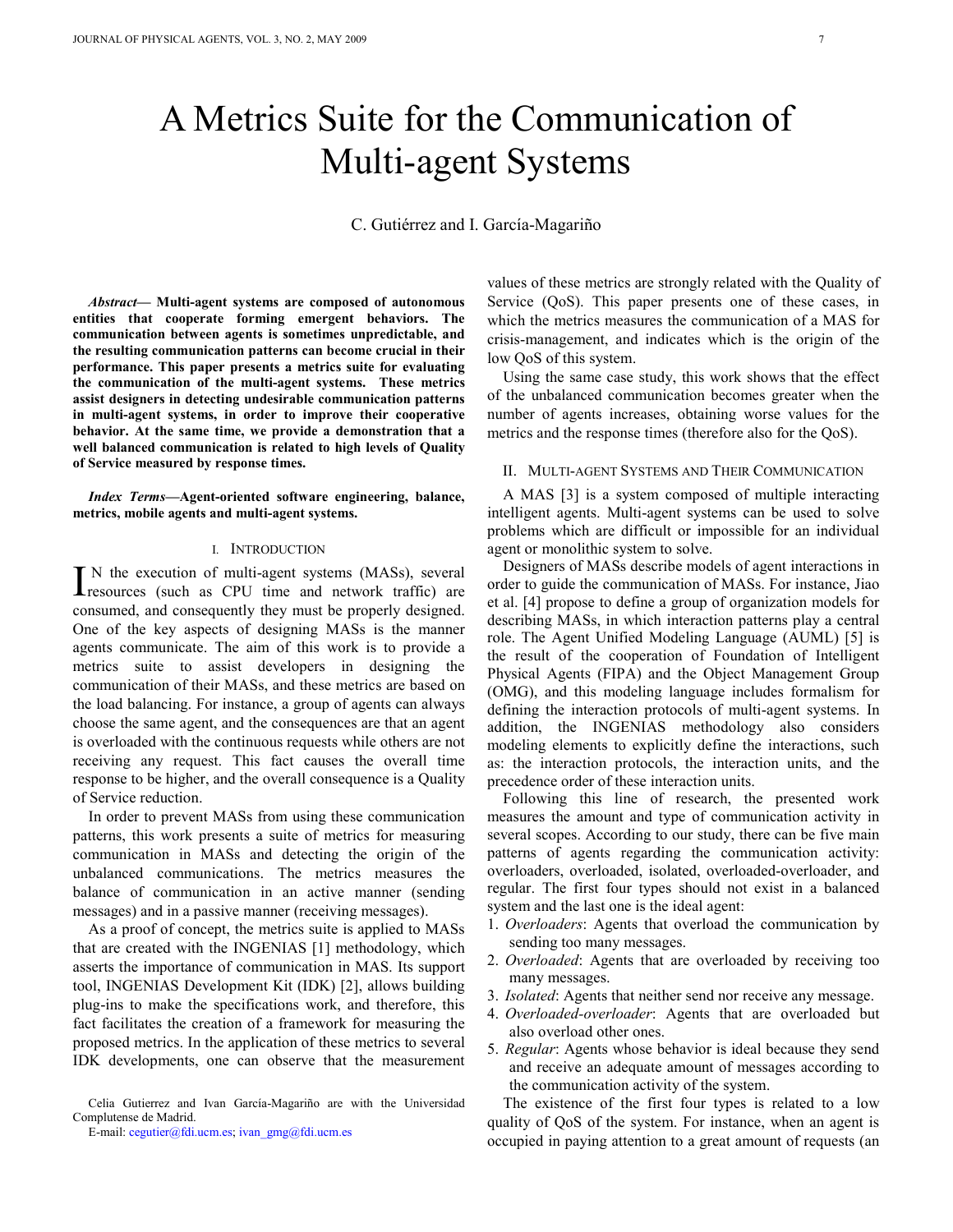overloaded agent), its response time delays and, consequently, the overall response time of the system also delays. In this example, the response time is used as an indicator of the QoS. The next section presents the necessary metrics for detecting the aforementioned types of agents.

### III. METRICS SUITE FOR MAS COMMUNICATION

In order to determine when an agent is overloader or overloaded, this paper provides the definition of some metrics in two different scopes: the global system and the group of agents playing the same role. Agents will be classified within each scope, e.g. an agent will be classified into any of the mentioned classes using the value of metrics. It is important to distinguish both scopes because an agent can have a pattern (e.g. overloader) regarding the rest of the agents of a scope (e.g. global scope), and have another pattern (e.g. regular) regarding the agents of the other scope (e.g role scope). For instance, the reason can be that its activity is neutralized by the other agents' activity within a particular scope.

# *A. Scope of the Global System*

The scope of the global system is the performance of all agents in the system. Table I provides the metric name with each calculation (1), (2), and limits (3), (4). All the metrics presented in this paper use the following notation:

- •A1..An are agents.
- •S is the set of agents in the system.
- $\bullet$ n(X) is the cardinality of X set.
- $\bullet$ r(A<sub>x</sub>) is the number of the A<sub>x</sub> agent's received messages.
- $\bullet$ s(A<sub>x</sub>) is the number of the A<sub>x</sub> agent's sent messages.
- •R is the subset of agents playing the same role.

The following rules interpret the measurement with certain thresholds:

1. Agents who do not receive or send any messages will be

classified as isolated.

- 2. Agents whose BS is much higher than the threshold will be classified as overloaders.
- 3. Agents whose MS is much higher than the threshold will be classified as overloaded.
- 4. Agents whose BS and MS are both much higher than the threshold will be classified as overloaded-overloader.
- 5. Agents whose BS and MS are close to the threshold will be classified as regular, because their communication is balanced.

## *B. Scope of Agents Playing the Same Role*

The performance of each agent can also be measured in the scope of the agents playing the same role. Table II provides the metric names with each calculation (5), (6), and limits (7), (8):

The agents are classified with the following rules, considering certain thresholds:

- 1. Agents who do not receive or send any messages will be classified as isolated.
- 2. Agents whose BR is much higher than the threshold will be classified as overloaders.
- 3. Agents whose MR is much higher than the threshold will be classified as overloaded.
- 4. Agents whose BR and MR are both much higher than the threshold will be classified as overloaded-overloader.
- 5. Agents whose BR and MR are not much higher than the threshold will be classified as regular, because their communication is balanced.

# IV. CASE STUDY: A CRISIS-MANAGEMENT MAS

A MAS with overloaded communication effect has been tested to identify communication patterns. The MAS implements a crisis-management case [6] in which, a

|             |                                                                                                                                                                          | 1710 LL 1.<br>METRICS FOR AN AGENT PERFORMANCE IN THE SYSTEM SCOPE |                                                                                                                                                                            |    |
|-------------|--------------------------------------------------------------------------------------------------------------------------------------------------------------------------|--------------------------------------------------------------------|----------------------------------------------------------------------------------------------------------------------------------------------------------------------------|----|
| Metric name | Description                                                                                                                                                              |                                                                    | Limits                                                                                                                                                                     |    |
| $BS(A_i)$   | Overloader System Metric measures the amount of an agent's sent<br>messages comparing it to the amount of sent messages in the system, with<br>the following definition: |                                                                    | $BS(A_i) \in [0, n(S)]$<br>$Min(BS(A_i))=0$ in case A <sub>i</sub> does not send any message.<br>$Max(BS(A_i))=n(S)$ if all messages are sent by the same agent<br>$A_i$ : |    |
|             | s(A <sub>i</sub> )<br>$\mathrm{BS}(\mathrm{A}_i) \!=\! \frac{1}{\big(\sum_{\mathrm{a} \in \mathrm{s}} \mathrm{s}(\mathrm{A}_j)\big) \big/ \! -}$                         | (1)                                                                | $BS(A_j) = \frac{\lambda}{A_j} \left  X \right _{n(S)}$                                                                                                                    | O) |

TABLE I.

MS(Aj) OverloadedSystem Metric measures the amount of an agent's received messages comparing it to the amount of received messages in the system, with the following definition:

 $MS(A_i) = \frac{r(A_i)}{(\sum_{x \in s} r(A_i))}/$ 

 $MS(A_i) \in [0, n(S)]$  $Min(MS(A<sub>i</sub>)) = 0$  in case A<sub>i</sub> does not send any message.  $Max(MS(A<sub>i</sub>)) = n(S)$  if all messages are sent by the same agent Aj :

$$
\frac{1}{a(S)}
$$
 (2)

$$
MS(A_0) = \frac{X}{X} \Big|_{Y \cap (S)} \tag{4}
$$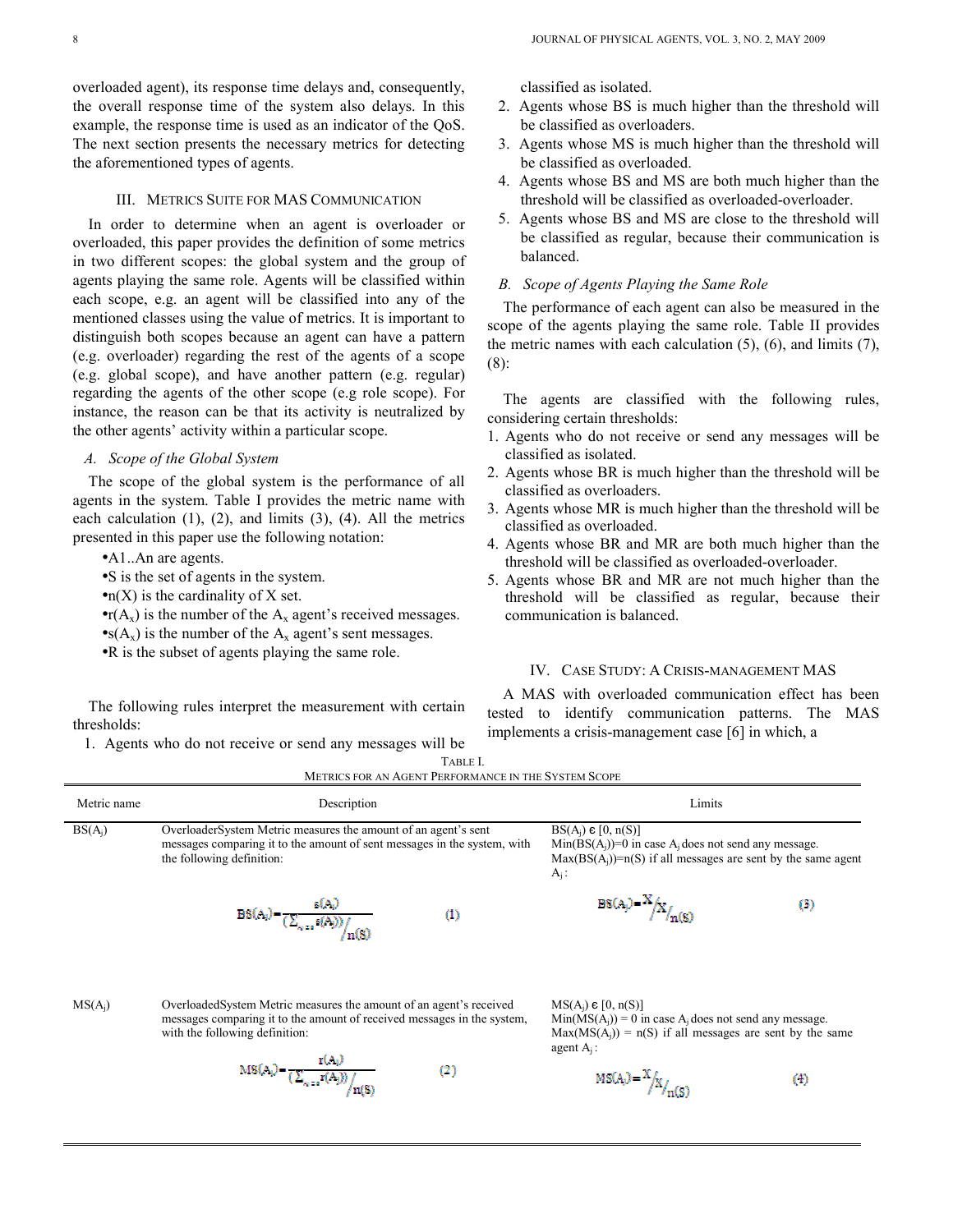TABLE II. METRICS FOR AN AGENT PERFORMANCE IN THE ROLE SCOPE Metric name and the second Description Control of the Description Control of the Limits Control of the Limits BR(Aj) OverloaderRole Metric measures the amount of an agent's sent messages  $BR(A_i) \in [0, n(R)]$ comparing it to the amount of sent messages by the agents playing the same role,  $Min(BR(A_i)) = 0$  in case A<sub>i</sub> does not send any with the following definition: message.  $Max(BR(A<sub>j</sub>)) = n(R)$  if all messages are sent by the  $BR(A_i) = \frac{\epsilon(A_i)}{\left(\sum_{s_i \in \pi} s(A_j)\right) / \frac{\epsilon(A_i)}{n(R)}}$ same agent A<sub>i</sub>:  $\circ$  $BR(A_i) = X/(X/n(R))$  $(7)$  $MR(A<sub>i</sub>)$  OverloadedRole Metric measures the amount of an agent's received messages  $MR(A_i) \in [0, n(R)]$ comparing it to the amount of received messages by the agents playing the same  $Min(MR(A_i)) = 0$  in case A<sub>i</sub> does not send any role, with the following definition: message.  $Max(MR(A<sub>i</sub>)) = n(R)$  if all messages are sent by the  $MR(A_i) = \frac{r(A_i)}{\left(\sum_{s \in a} r(A_i)\right) / \frac{r(B_i)}{r(B_i)}}$ same agent  $A_i$ :

 $(6)$ 

poisonous material has been released into a city. Since the centralized medicals services are not enough, the citizens with medical capabilities can offer help to the affected people in nearby areas; at the same time citizens are warned of the affected locations, in order to avoid them. All the experiments presented in this work can be reproduced with both the *IDK*  coordinator agents send messages to the same network agent due to the ingenuous selection in the communication process, which always selects the first agent of the yellow pages of the MAS. In the second version, this problem has been fixed by randomly selecting a network agent. In particular, this work only alters the mechanism of selecting the network agent for

 $MR(A_i) = X/(X/n(R))$ 

 $(8)$ 



Fig. 1.The Coordinator-network Interaction, with the INGENIAS notation. There are two roles represented by the CoordinatorR and the NetworkR roles. The interaction is initiated by a coordinator agent, and is sequenced by the network agent.

*2.8*, which contains the crisis-management MAS and is available from *Grasia* Web (http://grasia.fdi.ucm.es in "*Software*" section and "*Additional Material for papers*" subsection).

In the experiments, there are coordinator agents (beginning with *CoordA* prefix) and network agents (beginning with *NetworkA* prefix), which exchange messages to coordinate help and notify the risk areas.

The experimentation considers two versions of the system: a crisis simulation with overloaded communication and another with balanced communication. In the first version, the crisis management system may be blocked because the triggering the *Coordinator-network* interaction (*CNInt* in Fig. 1).

Furthermore, the experimentation uses two deployments that respectively instantiate four and ten agents of each type. Fig. 2 and Fig. 3 respectively show examples of executions of these deployments.

From the experience of this case study, in both versions, a threshold of unit order (3.00) provides an accurate way to distinguish the regular and irregular patterns, in the global and role scopes, because the values are of unit order.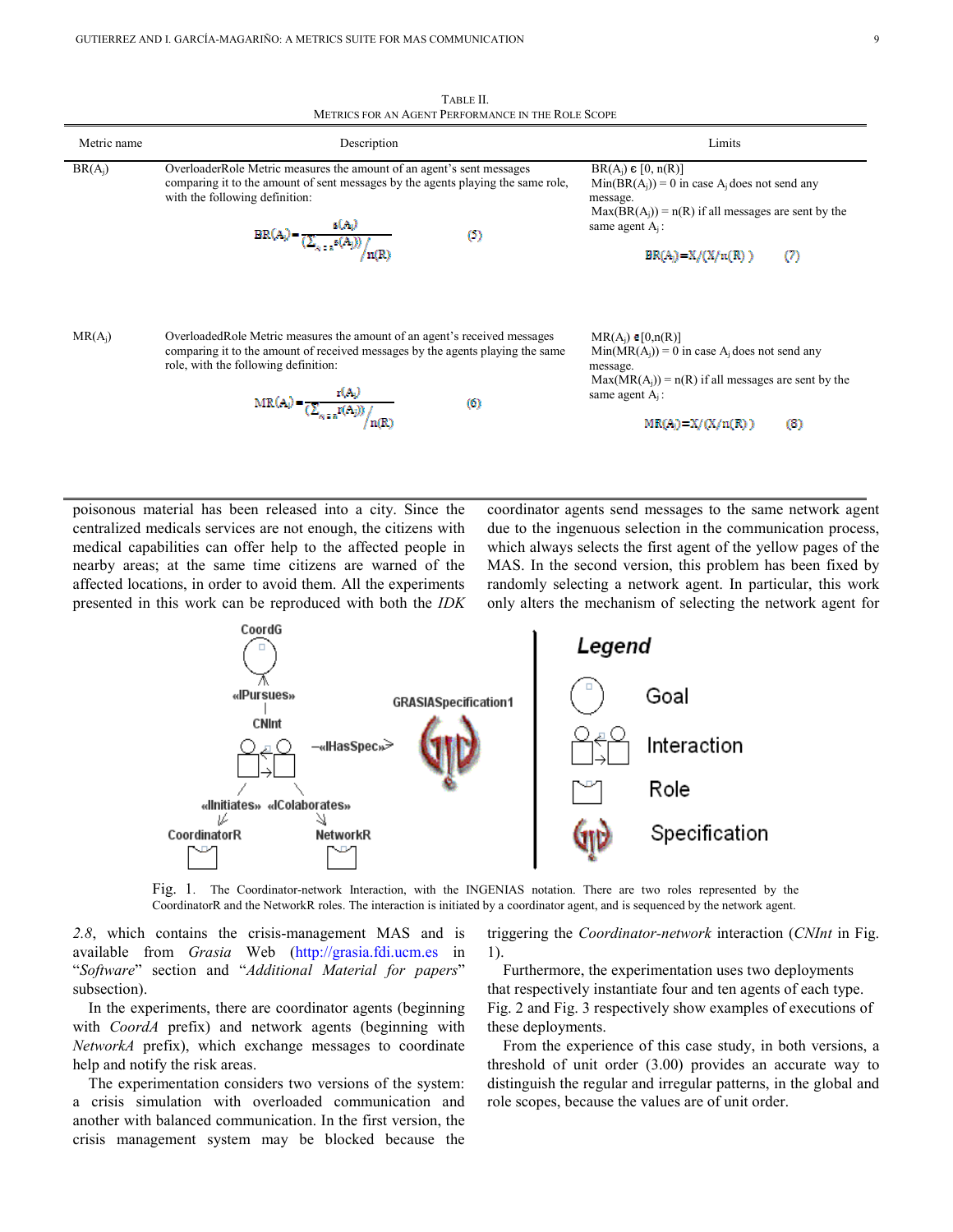| CoordA_3@ivan-tosh<br>agent: CoordA 3<br>Location. X: 4<br>Y:3<br><b>Update Location</b><br><b>Need Help</b><br>ピ<br>Can Help<br><b>None</b><br>Alert! Infection in (8,2). Avoid this location. | agent: CoordA 2<br>Location. X: 5<br><b>Need Help</b><br><b>Can Help</b><br><b>None</b> | CoordA_2@ ivan-tosh<br>Y:5<br><b>Update Location</b><br>Alert! Infection in (8,2). Avoid this location. | CoordA_1@ ivan-tosh<br>agent: CoordA 1<br>Y:7<br>Location. X: 7<br><b>Update Location</b><br><b>Need Help</b><br>Can Help<br><b>None</b> | Alert! Infection in (8,2). Avoid this location. |
|-------------------------------------------------------------------------------------------------------------------------------------------------------------------------------------------------|-----------------------------------------------------------------------------------------|---------------------------------------------------------------------------------------------------------|------------------------------------------------------------------------------------------------------------------------------------------|-------------------------------------------------|
| & CoordA_0@ ivan-toshiba:60000<br>agent: CoordA_0<br>Location. X: 8<br>Y:2<br><b>Update Location</b><br><b>Need Help</b><br><b>Can Help</b><br><b>None</b><br>Sorry, no local help is found.    |                                                                                         | Information GUI - InfA_0@ ivan-tosh<br>40<br><b>HUBBARD</b>                                             | $\blacksquare$ $\blacksquare$<br>HUBBARD CITY MAP<br>c                                                                                   |                                                 |

Fig. 2. Execution of the Crisis-management MAS with four agents. In this execution three agents are infected, whose positions are indicated in the map as infected areas. Nobody could help the last infected user (CoordA\_0), since the unique user with medical capabilities (CoordA\_3) is occupied helping another infected user (CoordA\_2).



Fig. 3. Execution of the Crisis-management MAS with ten agents. In this execution example, CoordA\_3 user offered his help, and CoordA\_4 asked for help. Therefore, the MAS coordinates these two user, as one can see in the messages of the graphical user interfaces.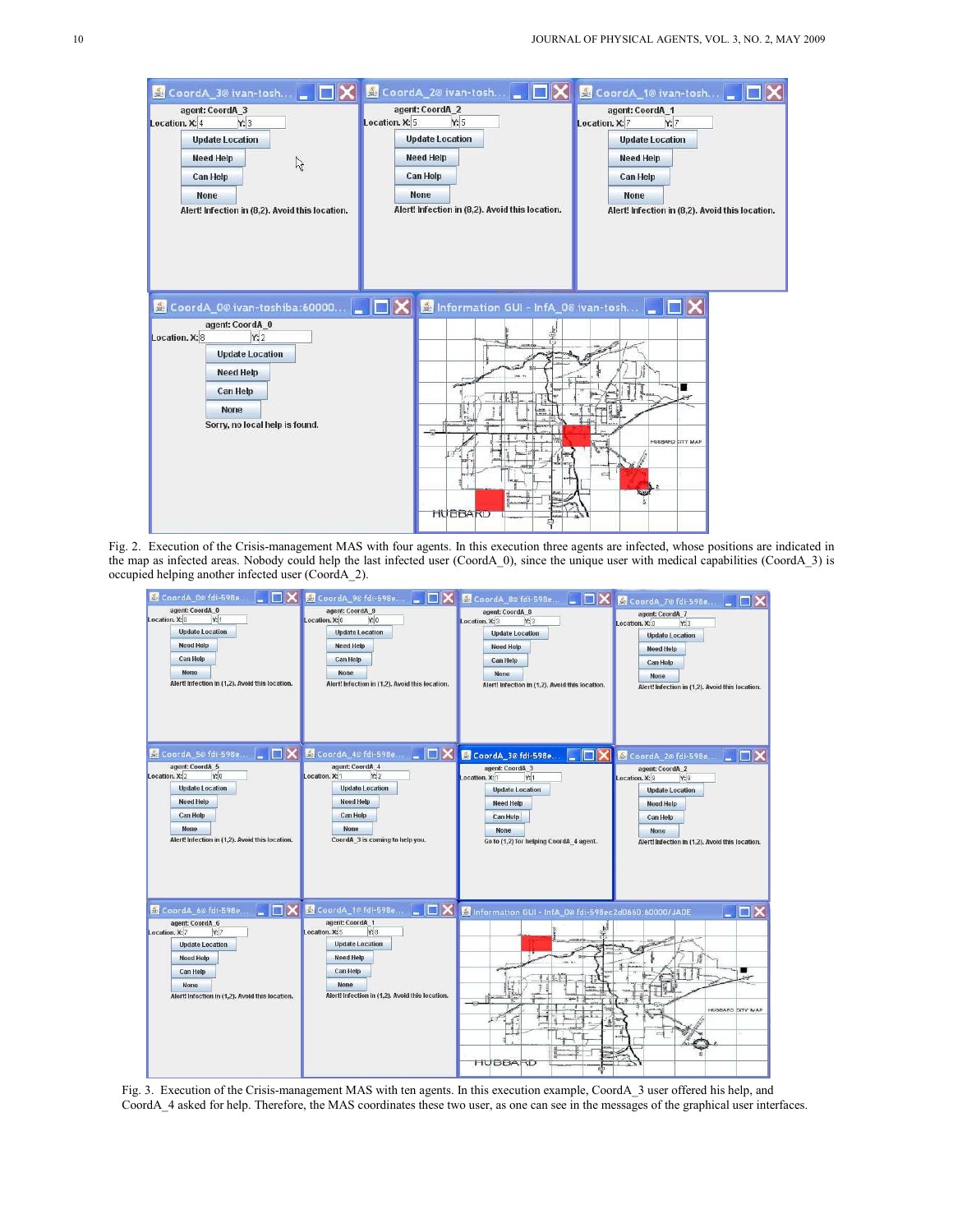The first experimentation belongs to the metrics and patterns that appear in the deployment of four agents with an ingenuous selection communication; the second one belongs to the metrics and patterns that appear in the deployment of four agents of each type with a random selection communication; the third one contains the results of the response times for both versions of the deployment with four agents; and the fourth experimentation shows all the results for both versions using the deployment of ten agents.

# *A. Experimental Results in the Crisis System with Ingenuous Communication*

Using the metrics from previous sections, concretely  $BS(A_i)$ ,  $MS(A_i)$ ,  $BR(A_i)$ , and  $MR(A_i)$ , the results in Table III have been obtained:

TABLE III**.** VALUES OF THE METRICS FOR 4 AGENTS AND THE INGENUOUS SELECTION

| Agent ID   | $BS(A_i)$ | $MS(A_i)$ | $BR(A_i)$ | $MR(A_i)$ |
|------------|-----------|-----------|-----------|-----------|
| CoordA 034 | 0.61      | 1.85      | 1.00      | 1.33      |
| CoordA 134 | 0.61      | 1.23      | 1.00      | 0.89      |
| CoordA 234 | 0.61      | 1.23      | 1.00      | 0.89      |
| CoordA 334 | 0.61      | 1.23      | 1.00      | 0.89      |
| NetworkA 0 | 0.00      | 0.00      | 0.00      | 0.00      |
| NetworkA 1 | 5.50      | 2.46      | 4.00      | 4.00      |
| NetworkA 2 | 0.00      | 0.00      | 0.00      | 0.00      |
| NetworkA 3 | 0.00      | 0.00      | 0.00      | 0.00      |

Classification results within both scopes have been collected from this execution as in Table IV:

TABLE IV. CLASSIFICATION RESULTS FOR 4 AGENTS AND THE INGENUOUS SELECTION

| Agent ID  | Global system | Agents playing the same role |
|-----------|---------------|------------------------------|
| Coord 034 | Regular       | Regular                      |
| Coord 134 | Regular       | Regular                      |
| Coord 234 | Regular       | Regular                      |
| Coord 334 | Regular       | Regular                      |
| Network 0 | Isolated      | Isolated                     |
| Network 1 | Overloader    | Overloaded-overloader        |
| Network 2 | Isolated      | Isolated                     |
| Network 3 | Isolated      | Isolated                     |

In the classification, none of the network agents follows a regular pattern; therefore, there is an unbalanced communication in both scopes. Since a network agent is overloaded while the other network agents are isolated, the problem is the selection mechanism of the network agents in the coordinator-network interaction. The problem is fixed straightforward by changing this mechanism of selection to a more balanced strategy, such as random-selection. In Fig. 4 there is a sample of the metric measurement.

Agent:coordA\_4208<br>Mistreated proportionally to the mistreated agents in the system<br>Regular compared to the agents playing the same role<br>Metric values:<br>0.0 2.0 0.0 1.11111112 iordA\_3298<br>:ed proportionally to the mistreated agents in the system<br>compared to the agents playing the same role /alues:<br>0.0 1.1111112 .<br>oportionally to the mistreated agents in the sys<br>red to the agents playing the same role lues :<br>. 0 1.1111112 y to the mistreated agents in the syste<br>agents playing the same role es :<br>1.1111112 iga<br>onally to the bully agents in the system<br>onally to the bullies playing the same rol values:<br>0011111111 1.1111112

Fig. 4. Extraction of the execution of the overloading measurement system for the crisis management case study with ingenuous selection, for ten agents and a threshold of 1.00. In this phase, for each agent there are the classification patterns for both scopes, and finally the values for the metrics. Notice that in this prototype the patterns have been labeled with different names: bully is used for overloader, and mistreated for overloaded.

## *B. Experimental Results in the Crisis System with Randomselection Communication*

This architecture has the same number of agents than the previous one. As the origin of the unbalanced communication is the mechanism of selection of the coordinator agent, this mechanism of selection is changed. Thus, in this version, coordinator agents randomly interact with any agent of the network role. In this system, the values of the metrics are presented in Table V, and the results of applying the classification rules are collected in Table VI. The values of metrics are closer to 1 and all agents of the system are classified as regular; hence, all network agents have taken part in the system in a proper proportion.

|                                                             |           | TABLE V.  |           |           |  |
|-------------------------------------------------------------|-----------|-----------|-----------|-----------|--|
| VALUES OF THE METRICS FOR 4 AGENTS AND THE RANDOM SELECTION |           |           |           |           |  |
| Agent ID                                                    | $BS(A_i)$ | $MS(A_i)$ | $BR(A_i)$ | $MR(A_i)$ |  |
| CoordA 034                                                  | 0.55      | 1.38      | 1.00      | 0.95      |  |
| CoordA 134                                                  | 0.55      | 1.65      | 1.00      | 1.14      |  |
| CoordA 234                                                  | 0.55      | 1.38      | 1.00      | 0.95      |  |
| CoordA 334                                                  | 0.55      | 1.38      | 1.00      | 0.95      |  |
| NetworkA 0                                                  | 1.65      | 0.55      | 1.14      | 1.00      |  |
| NetworkA 1                                                  | 0.83      | 0.55      | 0.57      | 1.00      |  |
| NetworkA 2                                                  | 1.65      | 0.55      | 1.14      | 1.00      |  |
| NetworkA 3                                                  | 1.65      | 0.55      | 1.14      | 1.00      |  |

|           | TABLE VI      | CLASSIFICATION RESULTAOF 4 AGENTS AND THE RANDOM SELECTION |
|-----------|---------------|------------------------------------------------------------|
| Agent ID  | Global system | Agents playing the same role                               |
| Coord 034 | Regular       | Regular                                                    |
| Network 0 | Regular       | Regular                                                    |
|           |               |                                                            |

### *C. Response Times in the Crisis System with Ingenuous Communication and with Random-selection Communication*

Table VII shows the response times for each agent and the system in both variants. The system response time is the average of the agents' response times. CoordA\_034 agent has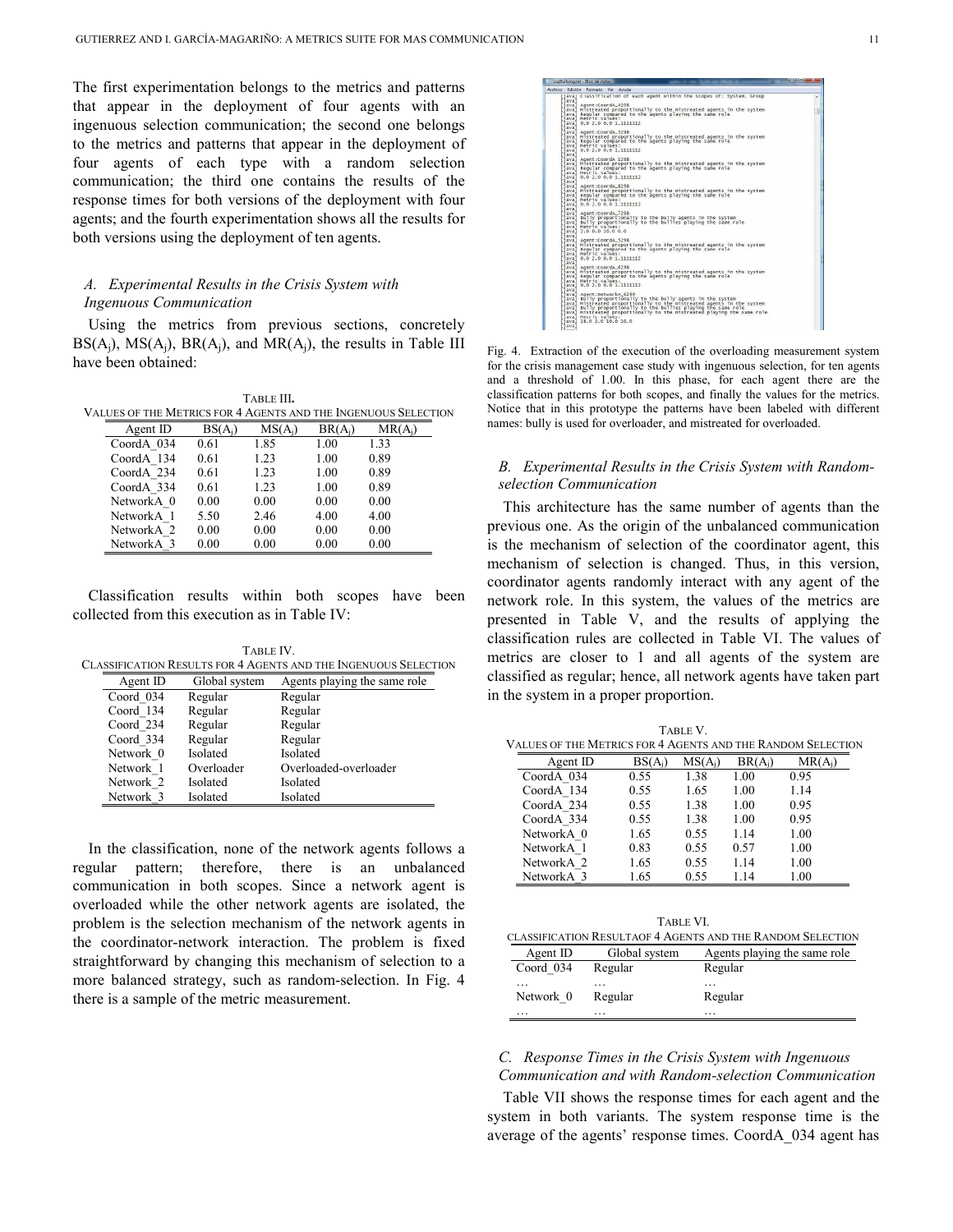no response time because it is the one who offers the service requested. As suspected, response times are lower in the second variant, because the communication is well balanced and therefore, it improves the response time and quality of service. Therefore, the presented metrics are strongly related with the QoS of the system. In Fig. 5 there is a sample of the response time measurement execution for the ingenuous selection version.

|                 | TABLE VII.     |                                                              |
|-----------------|----------------|--------------------------------------------------------------|
|                 |                | AGENT AND SYSTEM RESPONSE TIMES IN MILLISECONDS FOR 4 AGENTS |
| Agent ID/System | Response time  | Response time                                                |
|                 | (Ingenuous     | (Random-selection                                            |
|                 | Communication) | Communication)                                               |
| CoordA 034      | N/A            | N/A                                                          |
| CoordA 134      | 2524           | 1973                                                         |
| CoordA 234      | 2987           | 1287                                                         |
| CoordA 334      | 698            | 2526                                                         |
| System          | 2069           | 1928                                                         |

|                                                                           | CrisisBullyingTimes.txt - Bloc de notas |         |                                                                                                                                                                                                                                                                                                                                                 |                | $\boldsymbol{\mathsf{x}}$<br>(m)<br>$\Rightarrow$ |
|---------------------------------------------------------------------------|-----------------------------------------|---------|-------------------------------------------------------------------------------------------------------------------------------------------------------------------------------------------------------------------------------------------------------------------------------------------------------------------------------------------------|----------------|---------------------------------------------------|
| <b>Archivo</b>                                                            | Edición                                 | Formato | Avuda<br>Ver                                                                                                                                                                                                                                                                                                                                    |                |                                                   |
| [java]<br>iava I<br>ava<br>ava<br>ava<br>iava l<br>ava I<br>ava  <br>java |                                         |         | RESPONSE TIME FOR CoordA 7298 22407<br>RESPONSE TIME FOR Coorda 9298 21191<br>RESPONSE TIME FOR CoordA_0298 15768<br>RESPONSE TIME FOR Coorda 1298 17455<br>RESPONSE TIME FOR Coorda 2298 20041<br>RESPONSE TIME FOR CoordA 3298 17646<br>RESPONSE TIME FOR CoordA 5298 23955<br>RESPONSE TIME FOR CoordA_6298<br>RESPONSE TIME FOR COORdA 4298 | 28029<br>28041 |                                                   |
|                                                                           |                                         |         |                                                                                                                                                                                                                                                                                                                                                 |                |                                                   |
|                                                                           |                                         |         |                                                                                                                                                                                                                                                                                                                                                 |                | al.                                               |

Fig. 5. Extraction of the execution of the overloading measurement system to the crisis management case study with ingenuous selection and ten agents. In this phase, for each agent there is its response time.

### *D. Experimental Results for both Versions with ten Agents*

Both versions of Crisis System have been tested with ten agents of each type instead of four. The aim of this experiment is to know how an increase of the number of agents affects to the values of the metrics, the classification of agents, and the response times. Tables VIII, IX, and X show the results for the version with ingenuous selection method, and Tables XI, XII, and XIII contain the results for the random selection method. The thresholds have been the same as in the deployment with four agents of each type:

TABLE VIII**.** VALUES OF THE METRICS FOR 10 AGENTS AND THE INGENUOUS SELECTION

| Agent ID   | $BS(A_i)$ | $MS(A_i)$ | $BR(A_i)$ | $MR(A_i)$ |
|------------|-----------|-----------|-----------|-----------|
| CoordA 034 | 0.20      | 1.80      | 1.00      | 1.00      |
| CoordA 134 | 0.20      | 1.80      | 1.00      | 1.00      |
| CoordA 234 | 0.20      | 1.80      | 1.00      | 1.00      |
| CoordA 334 | 0.20      | 1.80      | 1.00      | 1.00      |
| CoordA 434 | 0.20      | 1.80      | 1.00      | 1.00      |
| CoordA 534 | 0.20      | 1.80      | 1.00      | 1.00      |
| CoordA 634 | 0.20      | 1.80      | 1.00      | 1.00      |
| CoordA 734 | 0.20      | 1.80      | 1.00      | 1.00      |
| CoordA 834 | 0.20      | 1.80      | 1.00      | 1.00      |
| CoordA 934 | 0.20      | 1.80      | 1.00      | 1.00      |
| NetworkA 0 | 0.00      | 0.00      | 0.00      | 0.00      |
| NetworkA 1 | 0.00      | 0.00      | 0.00      | 0.00      |
| NetworkA 2 | 0.00      | 0.00      | 0.00      | 0.00      |
| NetworkA 3 | 0.00      | 0.00      | 0.00      | 0.00      |
| NetworkA 4 | 18.00     | 2.00      | 10.00     | 10.00     |
| NetworkA 5 | 0.00      | 0.00      | 0.00      | 0.00      |
| NetworkA 6 | 0.00      | 0.00      | 0.00      | 0.00      |
|            |           |           |           |           |

| NetworkA 7 | 0.00 | 0.00 | 0.00 | 0.00 |
|------------|------|------|------|------|
| NetworkA 8 | 0.00 | 0.00 | 0.00 | 0.00 |
| NetworkA 9 | 0.00 | 0.00 | 0.00 | 0.00 |

TABLE IX**.** CLASSIFICATION RESULTS OF 10 AGENTS AND THE INGENUOUS SELECTION

| Agent ID   | Global system | Agents playing the same role |
|------------|---------------|------------------------------|
| CoordA 034 | Regular       | Regular                      |
| CoordA 134 | Regular       | Regular                      |
| CoordA 234 | Regular       | Regular                      |
| CoordA 334 | Regular       | Regular                      |
| CoordA 434 | Regular       | Regular                      |
| CoordA 534 | Regular       | Regular                      |
| CoordA 634 | Regular       | Regular                      |
| CoordA 734 | Regular       | Regular                      |
| CoordA 834 | Regular       | Regular                      |
| CoordA 934 | Regular       | Regular                      |
| NetworkA 0 | Isolated      | Isolated                     |
| NetworkA 1 | Isolated      | Isolated                     |
| NetworkA 2 | Isolated      | Isolated                     |
| NetworkA 3 | Isolated      | Isolated                     |
| NetworkA 4 | Overloader    | Overloader-overloaded        |
| NetworkA 5 | Isolated      | Isolated                     |
| NetworkA 6 | Isolated      | Isolated                     |
| NetworkA 7 | Isolated      | Isolated                     |
| NetworkA 8 | Isolated      | Isolated                     |
| NetworkA 9 | Isolated      | Isolated                     |

| TABLE X.                                                          |
|-------------------------------------------------------------------|
| AGENT AND SYSTEM RESPONSE TIMES IN MILLISECONDS FOR 10 AGENTS AND |
| THE INGENUOUS SELECTION                                           |

| Agent ID/System | Response time |
|-----------------|---------------|
| CoordA 034      | N/A           |
| CoordA 134      | 4219          |
| CoordA 234      | 12242         |
| CoordA 334      | 18641         |
| CoordA 434      | 10701         |
| CoordA 534      | 19079         |
| CoordA 634      | 12481         |
| CoordA 734      | 12502         |
| CoordA 834      | 16869         |
| CoordA 934      | 18277         |
| System          | 13890         |

| Agent ID<br>CoordA 034<br>CoordA 134<br>CoordA 234<br>CoordA 334<br>CoordA 434<br>CoordA 534<br>CoordA 634<br>CoordA 734<br>CoordA_834<br>CoordA 934 | $BS(A_i)$<br>0.22<br>0.22<br>0.00<br>0.22<br>0.22<br>0.22<br>0.22<br>0.22<br>0.22 | $MS(A_i)$<br>1.77<br>1.77<br>2.00<br>1.77<br>1.77<br>1.77<br>1.77<br>1.77 | $BR(A_i)$<br>1.11<br>1.11<br>0.00<br>1.11<br>1.11<br>1.11<br>1.11 | $MR(A_i)$<br>0.99<br>0.99<br>1.11<br>0.99<br>0.99<br>0.99<br>0.99 |
|------------------------------------------------------------------------------------------------------------------------------------------------------|-----------------------------------------------------------------------------------|---------------------------------------------------------------------------|-------------------------------------------------------------------|-------------------------------------------------------------------|
|                                                                                                                                                      |                                                                                   |                                                                           |                                                                   |                                                                   |
|                                                                                                                                                      |                                                                                   |                                                                           |                                                                   |                                                                   |
|                                                                                                                                                      |                                                                                   |                                                                           |                                                                   |                                                                   |
|                                                                                                                                                      |                                                                                   |                                                                           |                                                                   |                                                                   |
|                                                                                                                                                      |                                                                                   |                                                                           |                                                                   |                                                                   |
|                                                                                                                                                      |                                                                                   |                                                                           |                                                                   |                                                                   |
|                                                                                                                                                      |                                                                                   |                                                                           |                                                                   |                                                                   |
|                                                                                                                                                      |                                                                                   |                                                                           | 1.11                                                              | 0.99                                                              |
|                                                                                                                                                      |                                                                                   | 1.77                                                                      | 1.11                                                              | 0.99                                                              |
|                                                                                                                                                      | 0.22                                                                              | 1.77                                                                      | 1.11                                                              | 0.99                                                              |
| NetworkA 0                                                                                                                                           | 2.00                                                                              | 0.22                                                                      | 1.11                                                              | 1.11                                                              |
| NetworkA 1                                                                                                                                           | 0.00                                                                              | 0.00                                                                      | 0.00                                                              | 0.00                                                              |
| NetworkA 2                                                                                                                                           | 2.00                                                                              | 0.22                                                                      | 1.11                                                              | 1.11                                                              |
| NetworkA 3                                                                                                                                           | 0.00                                                                              | 0.00                                                                      | 0.00                                                              | 0.00                                                              |
| NetworkA 4                                                                                                                                           | 4.00                                                                              | 0.44                                                                      | 2.22                                                              | 2.22                                                              |
| NetworkA 5                                                                                                                                           | 2.00                                                                              | 0.22                                                                      | 1.11                                                              | 1.11                                                              |
| NetworkA 6                                                                                                                                           | 2.00                                                                              | 0.22                                                                      | 1.11                                                              | 1.11                                                              |
| NetworkA 7                                                                                                                                           | 2.00                                                                              | 0.22                                                                      | 1.11                                                              | 1.11                                                              |
| NetworkA 8                                                                                                                                           | 2.00                                                                              | 0.22                                                                      | 1.11                                                              | 1.11                                                              |
| NetworkA 9                                                                                                                                           | 2.00                                                                              | 0.22                                                                      | 1.11                                                              | 1.11                                                              |

Agent ID Global system Agents playing the same role CoordA\_034 Regular Regular<br>CoordA\_134 Regular Regular CoordA\_134 Regular Regular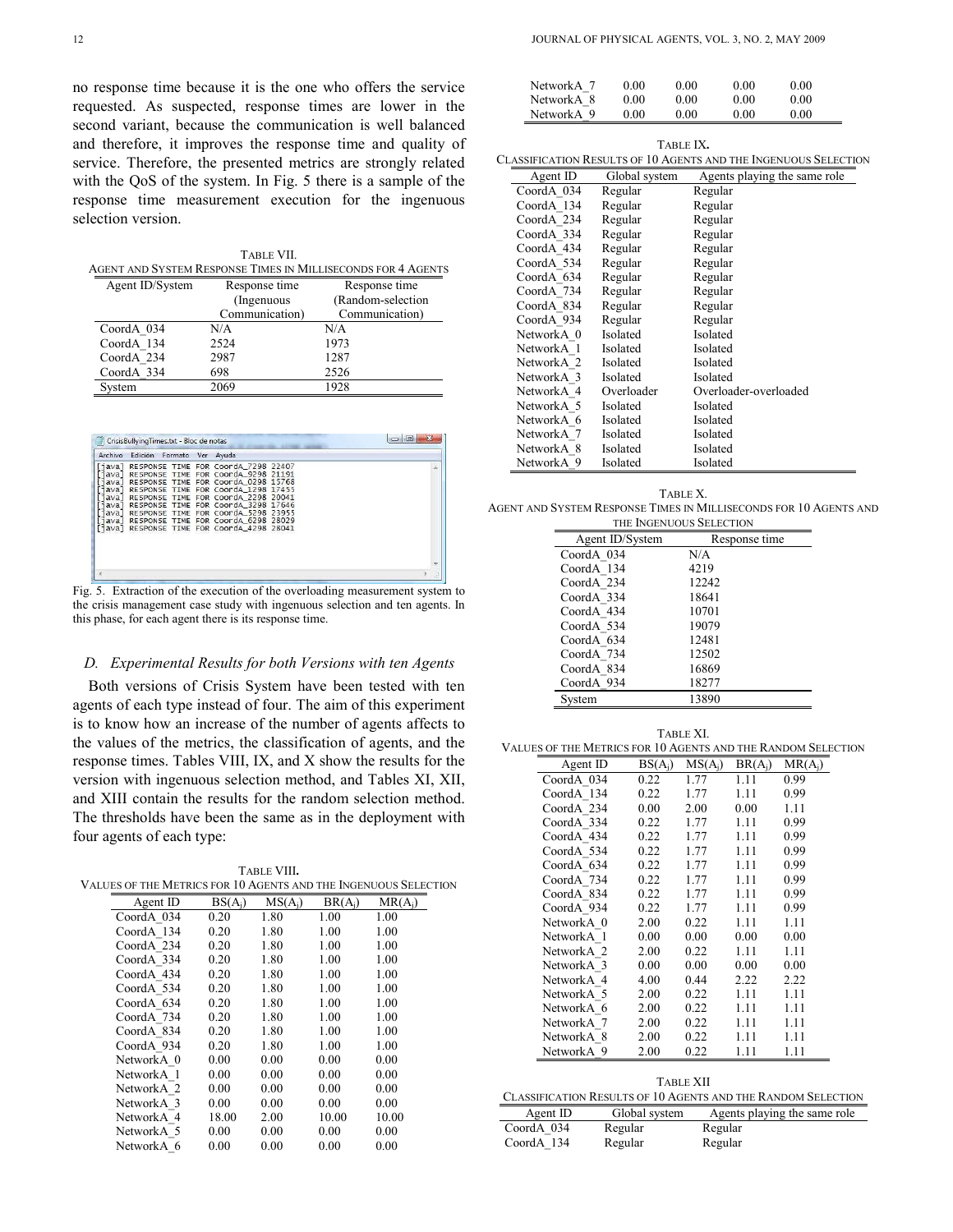| CoordA 234            | Regular    | Regular  |
|-----------------------|------------|----------|
| CoordA 334            | Regular    | Regular  |
| CoordA 434            | Regular    | Regular  |
| CoordA 534            | Regular    | Regular  |
| CoordA 634            | Regular    | Regular  |
| CoordA 734            | Regular    | Regular  |
| CoordA 834            | Regular    | Regular  |
| CoordA 934            | Regular    | Regular  |
| NetworkA 0            | Regular    | Regular  |
| NetworkA 1            | Isolated   | Isolated |
| NetworkA <sub>2</sub> | Regular    | Regular  |
| NetworkA 3            | Isolated   | Isolated |
| NetworkA 4            | Overloader | Regular  |
| NetworkA 5            | Regular    | Regular  |
| NetworkA 6            | Regular    | Regular  |
| NetworkA 7            | Regular    | Regular  |
| NetworkA 8            | Regular    | Regular  |
| NetworkA 9            | Regular    | Regular  |

TABLE XIII. AGENT AND SYSTEM RESPONSE TIMES IN MILLISECONDS FOR 10 AGENTS AND

| THE RANDOM SELECTION |               |  |  |  |  |
|----------------------|---------------|--|--|--|--|
| Agent ID/System      | Response time |  |  |  |  |
| CoordA 034           | N/A           |  |  |  |  |
| CoordA 134           | 3628          |  |  |  |  |
| CoordA 234           | 5944          |  |  |  |  |
| CoordA 334           | 6509          |  |  |  |  |
| CoordA 434           | 4455          |  |  |  |  |
| CoordA 534           | 5482          |  |  |  |  |
| CoordA 634           | 4081          |  |  |  |  |
| CoordA 734           | 5063          |  |  |  |  |
| CoordA 834           | 2193          |  |  |  |  |
| CoordA 934           | 10831         |  |  |  |  |
| Svstem               | 5354          |  |  |  |  |

In the ingenuous version, there is a network agent (NetworkA\_4) which is always selected. As suspected, the values of most of the metrics for that agent are higher than the threshold, whereas the rest of the network agents do not participate in any communication. The consequence of this is to have undesirable patterns for the ten network agents, and high response times.

These effects almost disappear in the random selection version, which has the following characteristics:

- There are only two isolated network agents, and the rest become regular.

- NetworkA\_4 becomes only overloader for the system scope: the overloaded-overloaded effect has disappeared for the role scope, and the overloaded effect has diminished in the system scope.

Nevertheless, the most relevant feature of this experimentation is that the overloading effect becomes worse than in the previous deployment. This can be shown in the values of the metrics for the overloader agent (NetworkA\_4) in Table VIII, which are higher than the overloader agent's results (NetworkA\_1) in Table III. This effect is worse in the system response time of Table X, which is much higher than the system response time of Table XIII.

#### V. RELATED WORK

Load balancing has been pursued in MASs in several ways and applied in multiple scopes. [7] explains a multi-agent reinforcement learning process in MAS load balancing. When choosing a resource, the agent must optimize both the resource

usage in the system and fairness by using purely local information. [8] mentions that mobile agents are a paradigm used to balance load in dynamic environments because this type of agent can decide when and where to move, depending on the system conditions.

Though effective, the focus of these works is different from ours: their aim is to build a balanced MAS, whereas the aim of this work is to detect unbalances in the execution of MAS communication.

Although load balancing has been studied extensively in MAS context, the design of analysis tools of debugging data of MAS executions is only preliminary. In [9], a task of clustering has been made to detect of agents with similar communication activity. In [10], clustering algorithms and complex data visualization techniques have been applied to the logs of interactions resulting from the execution of a MAS on the JADE platform.

In contrast, our work does not perform a clustering but a classification task, identifying the agents that cause an unbalanced communication. Other differences are that in the mentioned works they do not use metrics, and their work is not related to the QoS.

[11] has a formalism, called Enhanced Dooley Graphs, to explicate relationships within agent conversations and provide aid to new designs. This work combines the graph representation of the agents that are involved in a conversation and the states agents pass through. In contrast, our work has quantitatively evaluated the communication with metrics and classification rules; and these metrics are empirically proven to be strongly related with QoS. Moreover, the advantage of our approach is that assigning these patterns to agents, created with the IDK, allows the straightforward identification of the interactions that are causing the unbalanced communication. With this information, the designer has just to change the selection mechanism of the affected interaction.

The Quality of Service (QoS) of systems is considered several times in the literature. In many applications there are designs of systems that cover the requirements with a high QoS degree but the solutions are dependable on the scope. In [12], a highly satisfactory QoS adaptive multimedia application is provided by the use of machine-learning techniques that adapts the set of settings to the network capacity. In contrast, our approach improves the QoS by detecting undesirable patterns in the execution and allowing the designer to suppress them by altering the design and implementation of MAS. There are works related to the use of MAS to achieve high QoS levels, like [13], where the system was designed to support resource allocation in cellular data services in such a way that it meets both customer satisfaction and cost effectiveness ends. The solution here was to design agents within three modules built into the scheme: the knowledge source, the blackboard system, and the control engine. The cooperation among the agents provides the correct allocation policy. On the contrary, our approach improves the QoS by means of measuring and improving the communications policy.